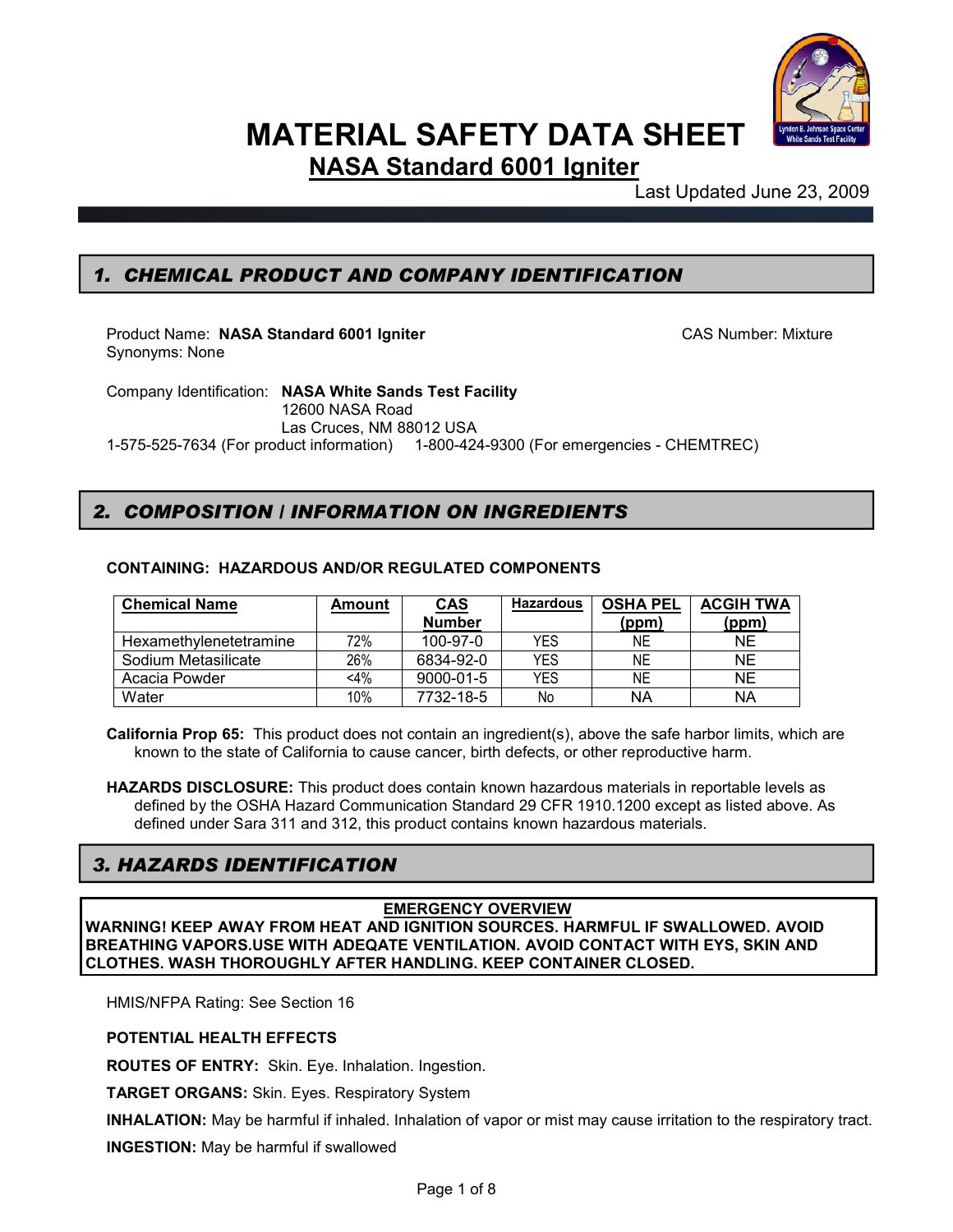

Last Updated June 23, 2009

**SKIN CONTACT:** Contact may cause skin sensitization or irritation.

**EYE CONTACT:** Contact may cause eye irritation and redness.

- **AGGRAVATION OF PRE-EXISTING CONDITIONS:** Persons with pre-existing eye, skin or respiratory conditions may be more susceptible.
- **POTENTIAL CHRONIC HEALTH EFFECTS:** No known chronic hazards, however exposure to this material could produce general deterioration of health by an accumulation in one or many human organs.

### *4. FIRST AID MEASURES*

- **INHALATION FIRST AID:** Remove victim to fresh air and provide oxygen if breathing is difficult. If not breathing, give artificial respiration, preferably mouth to mouth. GET MEDICAL ATTENTION IMMEDIATELY.
- **SKIN CONTACT FIRST AID:** Immediately flush skin with plenty of water for at least 15 minutes. Remove contaminated clothing and shoes. GET MEDICAL ATTENTION IMMEDIATELY. Wash clothing before reuse. Thoroughly clean shoes before reuse.
- **EYE CONTACT FIRST AID:** If contact with eyes, immediately flush eyes with plenty of water for at least 15 minutes, while holding eyelids open. GET MEDICAL ATTENTION IMMEDIATELY.
- **INGESTION FIRST AID:** If swallowed, wash out mouth with water provided the person is conscious. Do not induce vomiting. Never give anything by mouth to an unconscious person. GET MEDICAL ATTENTION IMMEDIATELY.

### *5. FIRE FIGHTING MEASURES*

**FLAMMABLE PROPERTIES:** Combustible Material

**AUTO IGNITION TEMPERATURE:** NA

**FLASH POINT:** Closed Cup: 250°C.

**FLAMMABLE LIMITS IN AIR, % by Volume:** lel: NA uel: NA

**EXTINGUISHING MEDIA:** Dry chemical, carbon dioxide, Foam.

**FIRE & EXPLOSION HAZARDS:** Combustible material

#### **SPECIAL INFORMATION:**

In the event of a fire, wear full protective clothing and NIOSH-approved self-contained breathing apparatus with full facepiece operated in the pressure demand or other positive pressure mode. Do not approach containers suspected to be hot.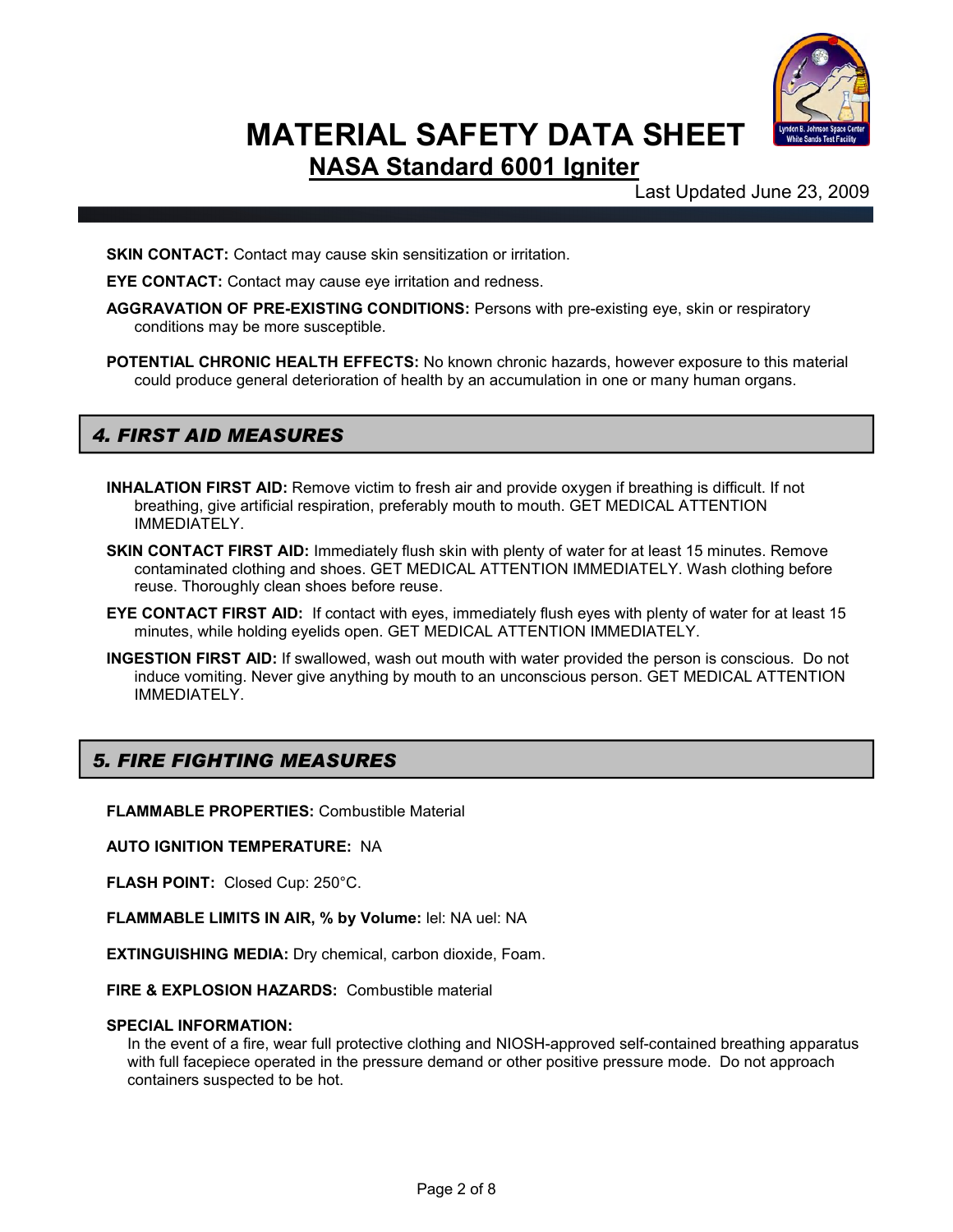

Last Updated June 23, 2009

### *6. ACCIDENTAL RELEASE MEASURES*

**SPILL CLEAN-UP PROCEDURES:** Evacuate unprotected personnel from the area. Maintain adequate ventilation. Follow personal protective equipment recommendations found in section 8. Never exceed any occupational exposure limits. Pickup spilled materials using non-sparking tools and place in a steel drum for disposal. Keep drum closed and properly label.

**Always dispose of waste materials in accordance with all State, Federal and Local Regulations.**

### *7. HANDLING AND STORAGE*

**RECOMMENDED STORAGE CONDITIONS:** Protect against physical damage. Store in a cool, dry wellventilated location, out of direct sunlight. Separate from incompatibles. Keep containers tightly closed. Do not store in unlabeled or mislabeled containers. Avoid any possible ignition sources.

**SHELF LIFE:** See Label on packaging.

**HANDLING (PERSONNEL):** Avoid contact with eyes, skin and clothing. Use with adequate ventilation. Do not swallow. Avoid breathing vapors, mists, or dust. Do not eat, drink or smoke in work area. Wash thoroughly after handling.

## *8. EXPOSURE CONTROLS / PERSONAL PROTECTION*

**AIRBORNE EXPOSURE LIMITS:** See Section 2 above.

Hexamethylnetetramine: -OSHA Permissible Exposure Limit (PEL): NE -ACGIH Threshold Limit Value (TLV): NE Sodium Metailicate: -OSHA Permissible Exposure Limit (PEL): NE -ACGIH Threshold Limit Value (TLV): NE

Acacia Powder :

-OSHA Permissible Exposure Limit (PEL): NE -ACGIH Threshold Limit Value (TLV): NE

- 
- **VENTILATION SYSTEM:** A system of local and/or general exhaust is recommended to keep employee exposures below the Airborne Exposure Limits. Please refer to the ACGIH document, Industrial Ventilation, A Manual of Recommended Practices, most recent edition, for details.
- **PERSONAL RESPIRATORS (NIOSH APPROVED):** If the exposure limit is exceeded and engineering controls are not feasible, wear a supplied air, full-facepiece respirator, airlined hood, or full-facepiece self-contained breathing apparatus. Breathing air quality must meet the requirements of the OSHA respiratory protection standard (29CFR1910.134). Where respirators are required, you must have a written program covering the basic requirements in the OSHA respirator standard. These include training, fit testing, medical approval, cleaning, maintenance, cartridge change schedules, etc. See 29CFR1910.134 for details.
- **RESPIRATORY PROTECTION:** For unknown vapor concentrations use a positive-pressure, pressure-demand, self-contained breathing apparatus (SCBA). For known vapor concentrations above the occupational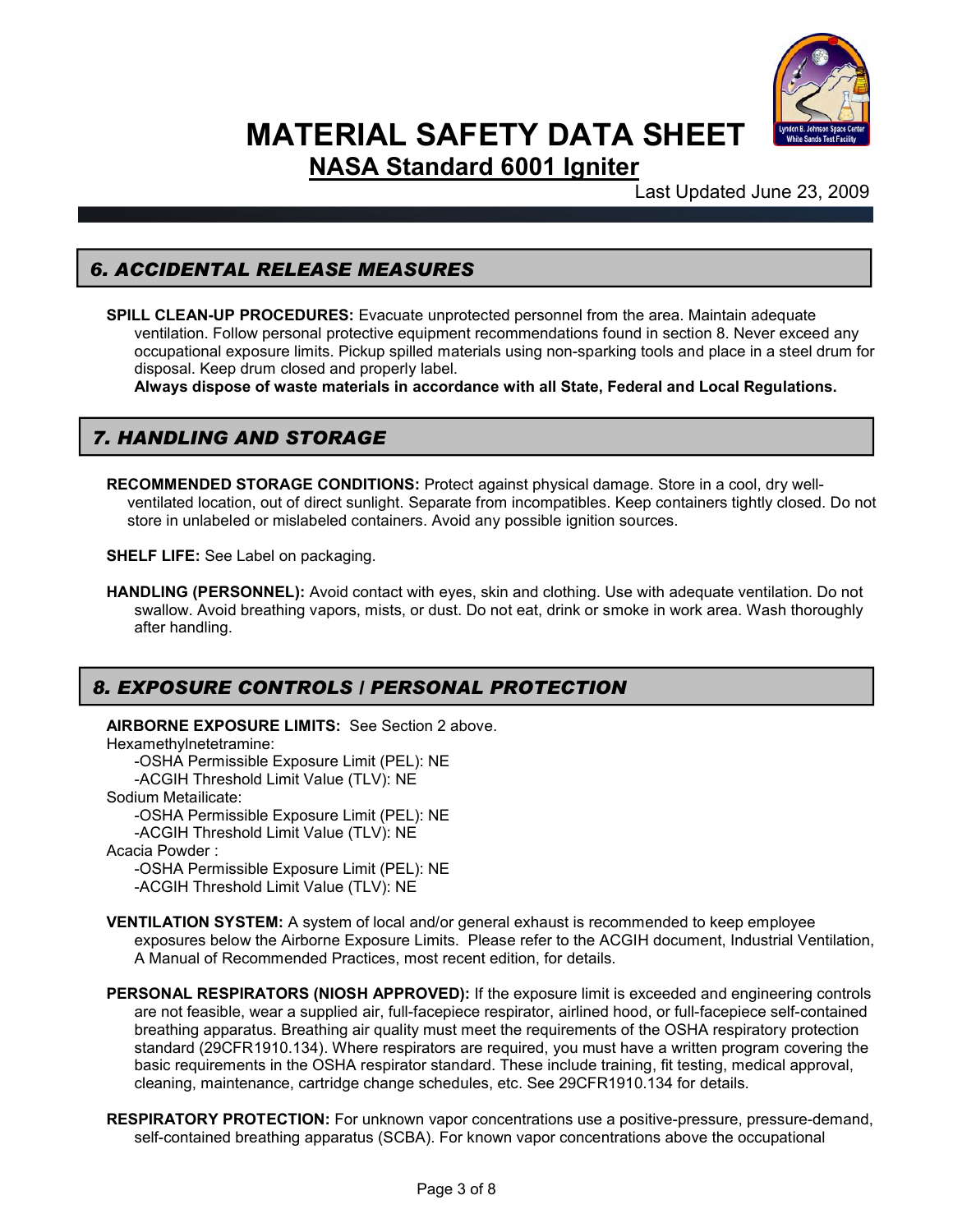

Last Updated June 23, 2009

exposure guidelines (see below), use a NIOSH-approved organic vapor respirator if adequate protection is provided. Protection factors vary depending upon the type of respirator used. Respirators should be used in accordance with OSHA requirements (29 CFR 1910.134).

- **SKIN PROTECTION:** Wear impervious protective clothing, including boots, gloves, lab coat, apron or coveralls, as appropriate, to prevent skin contact.
- **EYE PROTECTION:** Use chemical safety goggles and/or a full face shield where splashing is possible. Maintain eye wash fountain and quick-drench facilities in work area. Contact lenses pose a special hazard; Do not wear contact lenses since Sodium Metasilicate is a corrosive material.
- **GOOD HYGIENE CONDITIONS:** Wash with soap and water before meals and at the end of each work shift. Good manufacturing practices require amounts of any chemical be removed from the skin as soon as practical, especially before eating or smoking.

# *9. PHYSICAL AND CHEMICAL PROPERTIES*

| <b>FORM: Solid</b>                     | <b>COLOR:</b> White to off white                          |
|----------------------------------------|-----------------------------------------------------------|
| <b>ODOR:</b> Amine like odor           | <b>BOILING POINT: NA</b>                                  |
| <b>SOLUBILITY IN WATER: Complete</b>   | <b>SPECIFIC GRAVITY:</b> NA at 20 $^{\circ}$ C (Water =1) |
| <b>MELTING POINT: NA</b>               | <b>Evaporation Rate (BuAc=1):</b>                         |
| <b>AUTO IGNITION TEMPERATURE: NA</b>   | <b>FLASH POINT: 210°C</b>                                 |
| pH: NA (1% soln/water)                 | VAPOR PRESSURE: NA (@20°C)                                |
| % VOLATILES BY VOLUME @ 21C (70F): N/A | <b>VAPOR DENSITY:</b> NA (air = 1)                        |

# *10. STABILITY AND REACTIVITY*

**STABILITY:** Stable under ordinary conditions of use and storage.

**CONDITIONS TO AVOID:** Heat and ignition sources

**HAZARDOUS POLYMERIZATION:** Hazardous polymerization will not occur under normal conditions.

**INCOMPATIBILITY WITH OTHER MATERIALS:** Strong oxidizing materials, Strong acids.

**HAZARDOUS DECOMPOSITION:** Will not occur.

## *11. TOXICOLOGICAL INFORMATION*

### **Toxicological Data:**

Acute oral toxicity: Hexaethylenetetramine – LD50 mouse: 569 mg/kg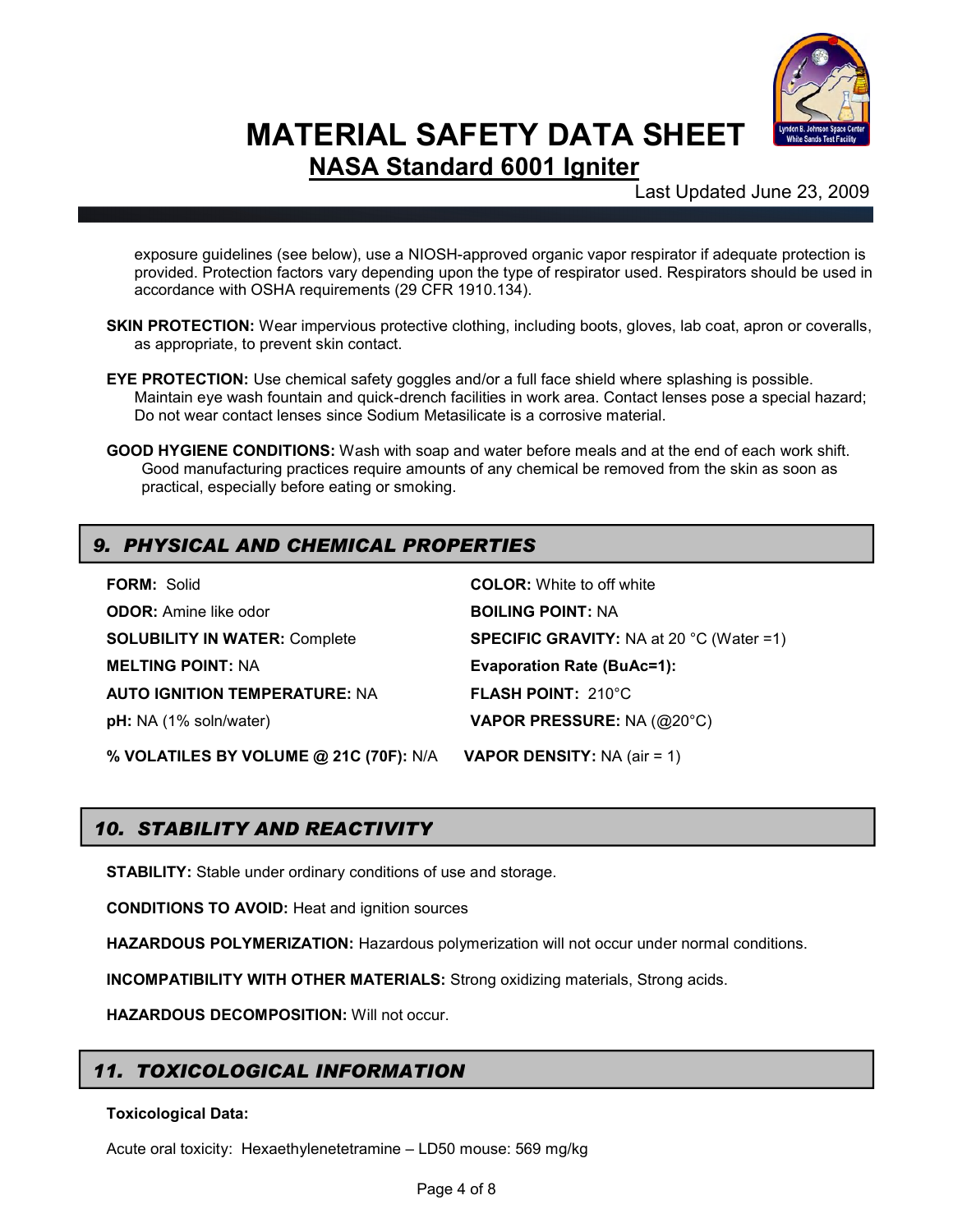

Last Updated June 23, 2009

Acute inhalation toxicity: Hexaethylenetetramine - No Data Acute dermal toxicity: Hexaethylenetetramine - No Data

Acute oral toxicity: Sodium Metasilicate – No Data Acute inhalation toxicity: Sodium Metasilicate - No Data Acute dermal toxicity: Sodium Metasilicate - No Data

Acute oral toxicity: Acacia Powder – No Data Acute inhalation toxicity: Acacia Powder - No Data Acute dermal toxicity: Acacia Powder - No Data

Carcinogenic effects: IARC Carcinogen List – Not Listed NTP Carcinogen List – Not Listed ACGIH Carcinogenic List – Not Listed Mutagenic effects: Not available. Teratogenic effects: Not available.

| Cancer Lists                              | ---NTP Carcinogen--- |             |                      |  |  |
|-------------------------------------------|----------------------|-------------|----------------------|--|--|
| Ingredient                                | Known                | Anticipated | <b>IARC Category</b> |  |  |
| Hexaethylenetetramine                     | No                   | No          | No                   |  |  |
| Sodium Metasilicate                       | No                   | No          | No                   |  |  |
| Acacia Powder                             | Nο                   | Nο          | No                   |  |  |
| Other Toxic Effects on Humans: None Known |                      |             |                      |  |  |

## *12. ECOLOGICAL INFORMATION*

**ENVIRONMENTAL FATE:** No Data Available

Oxygen Demand Data: No data available

#### **ENVIRONMENTAL TOXICITY:**

Acute Aquatic Effects Data: No data available

# *13. DISPOSAL CONSIDERATIONS*

**WASTE DISPOSAL:** Dispose of material in accordance with federal, state and local requirements. For proper disposal of used material, an assessment must be completed to determine the proper and permissible waste management options permitted under applicable rules, regulations and/or laws governing your location.

**CONTAMINATED MATERIALS:** Wash contaminated clothing before reuse.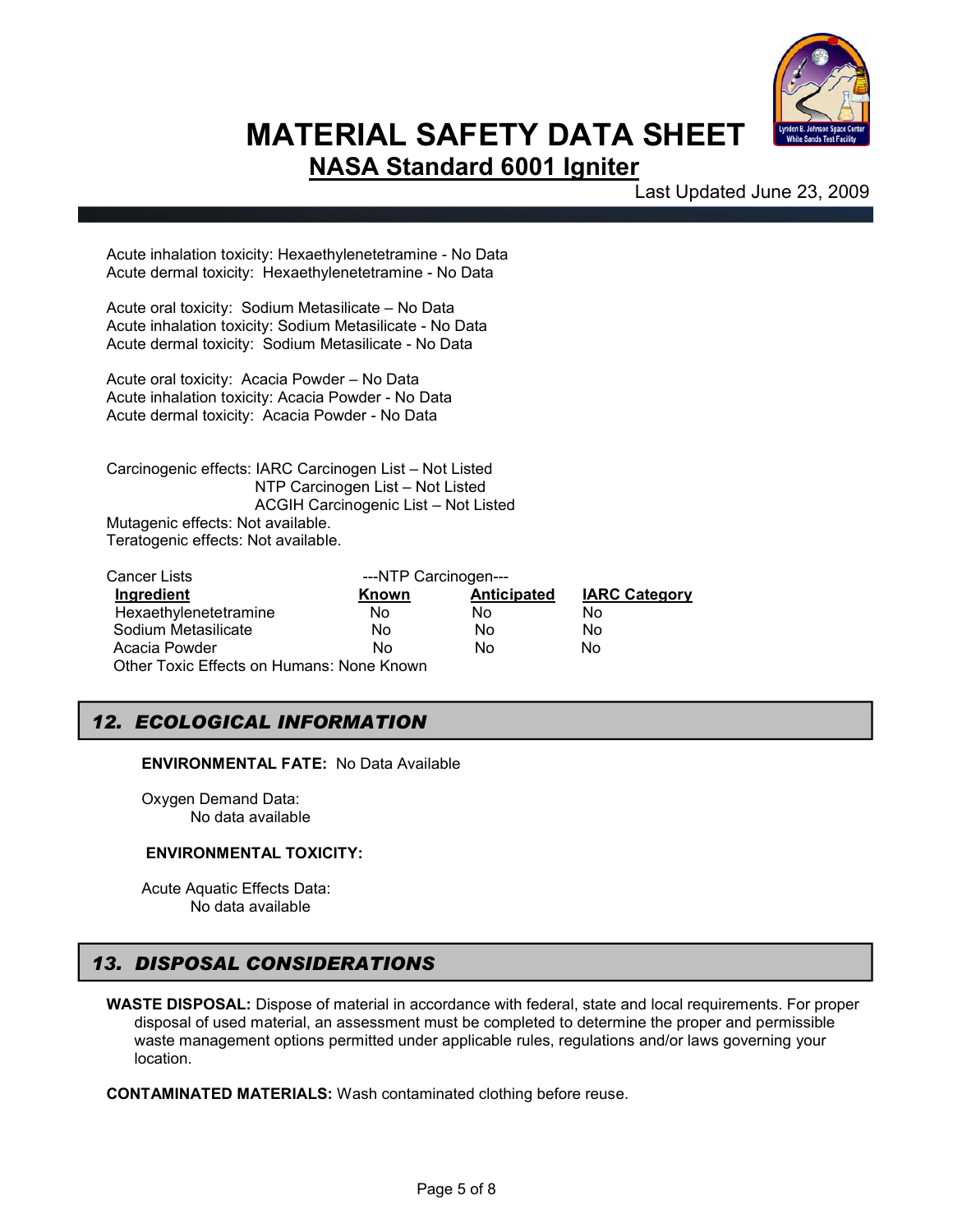

Last Updated June 23, 2009

### *14. TRANSPORTATION INFORMATION*

# **Domestic (Land, D.O.T.), International (Water, I.M.O.), International (Air, I.C.A.O.)**<br>CLASS: Flammable Solid, Organic, N.O.S. (Hexamethylenetetra

Flammable Solid, Organic, N.O.S. (Hexamethylenetetramine), 4.1 PRODUCT LABEL: NASA Standard 6001 Igniter UN NUMBER: 1325 PACKING GROUP: II D.O.T. SHIPPING NAME: Flammable Solid, Organic, N.O.S. PRODUCT RQ (kg): NA ERG Guide Number: 153 SUPPLEMENTAL HAZARD: NA

### *15. REGULATORY INFORMATION*

### **FEDERAL REGULATORY STATUS**

I

| <b>Chemical Inventory Status - Part 1</b>           |              |               |               |                         |
|-----------------------------------------------------|--------------|---------------|---------------|-------------------------|
| Ingredient                                          | <u>TSCA</u>  | <u>EC</u>     | <u>Japan</u>  | <b>Australia</b>        |
| Hexamethylenetetramine                              | <b>YES</b>   | <b>YES</b>    | <b>YES</b>    | <b>YES</b>              |
| Sodium Metasilicate                                 | <b>YES</b>   | YES.          | <b>YES</b>    | <b>YES</b>              |
| Acacia Powder                                       | <b>YES</b>   | <b>YES</b>    | <b>YES</b>    | <b>YES</b>              |
| <b>Chemical Inventory Status - Part 2</b>           |              |               | <b>CANADA</b> |                         |
| Ingredient                                          | <u>Korea</u> | <u>DSL</u>    | <u>NDSL</u>   | Phil.                   |
| Hexamethylenetetramine                              | <b>YES</b>   | <b>YES</b>    | No            | YES.                    |
| Sodium Metasilicate                                 | <b>YES</b>   | <b>YES</b>    | No            | <b>YES</b>              |
| Acacia Powder                                       | <b>YES</b>   | <b>YES</b>    | No.           | <b>YES</b>              |
| Federal, State & International Regulations - Part 1 |              |               |               |                         |
|                                                     |              | -SARA 302-    |               | -SARA 313-              |
| Ingredient                                          | <u>RQ</u>    | <b>TPQ</b>    | <u>List</u>   | <b>Chemical Catalog</b> |
| Hexamethylenetetramine                              | No           | No.           | No            | No                      |
| Sodium Metasilicate                                 | No           | No            | No            | No                      |
| Acacia Powder                                       | No           | No            | No            | No                      |
|                                                     |              |               |               |                         |
| Federal, State & International Regulations - Part 2 |              |               |               |                         |
|                                                     |              | <b>CERCLA</b> | -RCRA-        | -TSCA-                  |
| Ingredient                                          |              |               | 261.33        | 8(d)                    |
| Hexamethylenetetramine                              |              | NA.           | No            | No                      |
| Sodium Metasilicate                                 |              | NA.           | No.           | No.                     |
| Acacia Powder                                       |              | ΝA            | No.           | No                      |

#### **Chemical Weapons Convention**: No **TSCA 12(b)**: No **CDTA**: No

Clean Water Act (CWA) 307: No products were found. Clean Water Act (CWA) 311: No products were found. Clean Air Act (CAA) 112 accidental release prevention: No products were found. Clean Air Act (CAA) 112 regulated flammable substances: No products were found.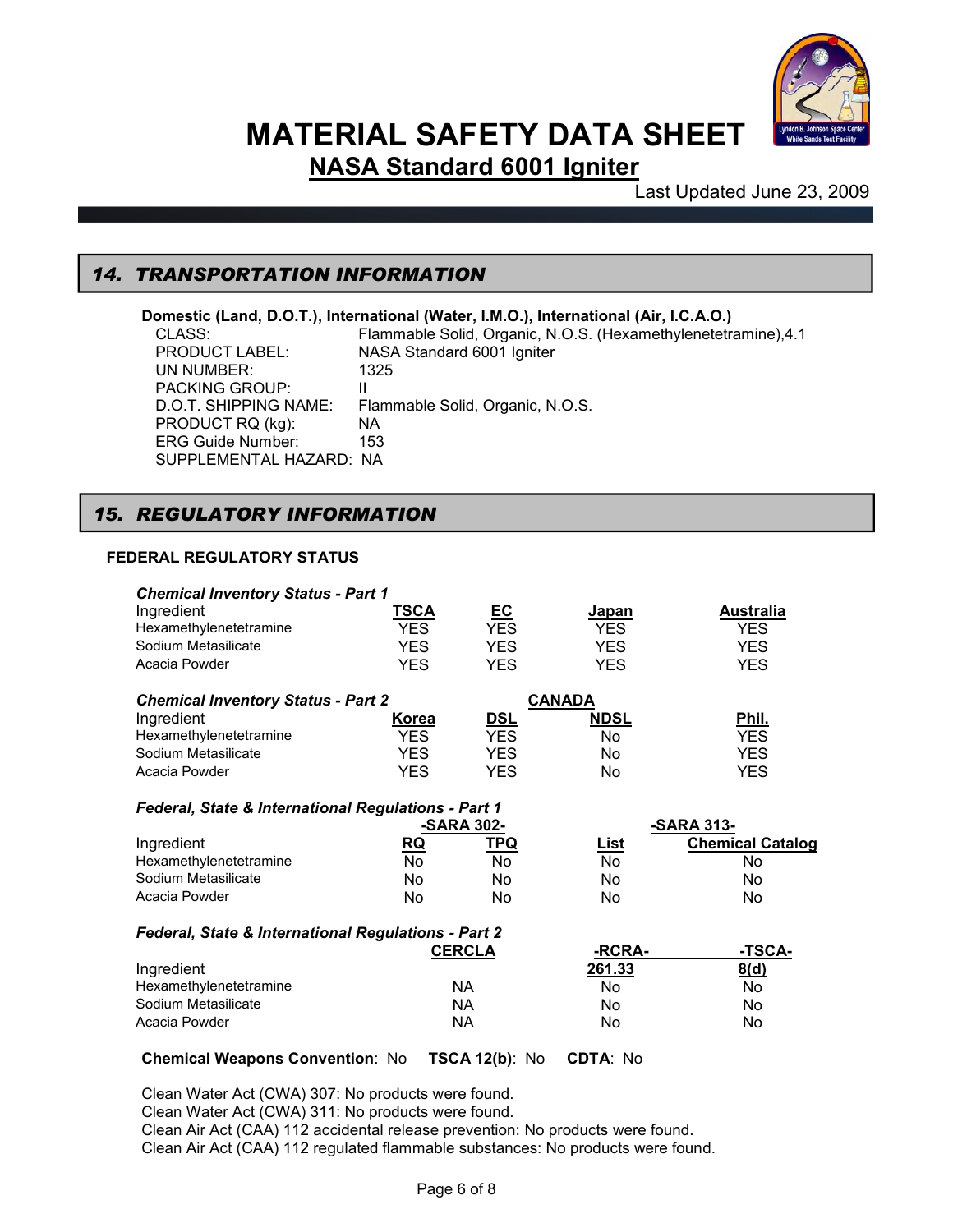

Last Updated June 23, 2009

Clean Air Act (CAA) 112 regulated toxic substances: No products were found. **SARA 311/312:** Acute: Yes Chronic: No Fire: Yes Pressure: No Reactivity: No (Pure / Liquid)

### **STATE REGULATIONS:**

#### **PROP 65 - WARNING:**

THIS PRODUCT DOES NOT CONTAIN A CHEMICAL(S) KNOWN TO THE STATE OF CALIFORNIA TO CAUSE CANCER.

**RCRA 40 CFR:** None.

**Australian Hazchem Code: Not known <b>Poison Schedule**: None allocated.

**WHMIS:** This MSDS has been prepared according to the hazard criteria of the Controlled Products Regulations (CPR) and the MSDS contains all of the information required by the CPR.

This material or all of its components are listed on the Inventory of Existing Chemical Substances under the Toxic Substance Control Act (TSCA). This material or all of its components are listed on the Canadian Domestic Substances List (DSL). This material or all of its components are listed (or considered as having been notified) on the European Inventory of Existing Chemical Substances (EINECS). Other inventory lists:, Korea (TCCL), Australia (AICS), China (Draft), PICCS (Philippines-RA6969), Japan (ENCS METI/MOL).

## *16. OTHER INFORMATION*

**NFPA Ratings:** Health: **2** Flammability: **2** Reactivity: **0**

#### **Label Requirements:**

**WARNING! KEEP AWAY FROM HEAT AND IGNITION SOURCES. HARMFUL IF SWALLOWED. AVOID BREATHING VAPORS.USE WITH ADEQATE VENTILATION. AVOID CONTACT WITH EYS, SKIN AND CLOTHES. WASH THOROUGHLY AFTER HANDLING. KEEP CONTAINER CLOSED.**

|                                              | <b>Health</b>                            |  |
|----------------------------------------------|------------------------------------------|--|
| <b>Hazardous Material Information System</b> | <b>Flammability</b><br><b>Reactivity</b> |  |
| (HMIS):                                      |                                          |  |
|                                              | <b>Personal Protection I</b>             |  |

#### **National Fire Protection Association (NFPA) 2-Health, 2-Flammablity, 0-Reactivity**

NFPA/HMIS Definitions: 0-Least, 1-Slight, 2-Moderate, 3-High, 4-Extreme Protective Equipment: GOGGLES & SHIELD; LAB COAT & APRON; VENT HOOD; PROPER GLOVES; CLASS B EXTINGUISHER.